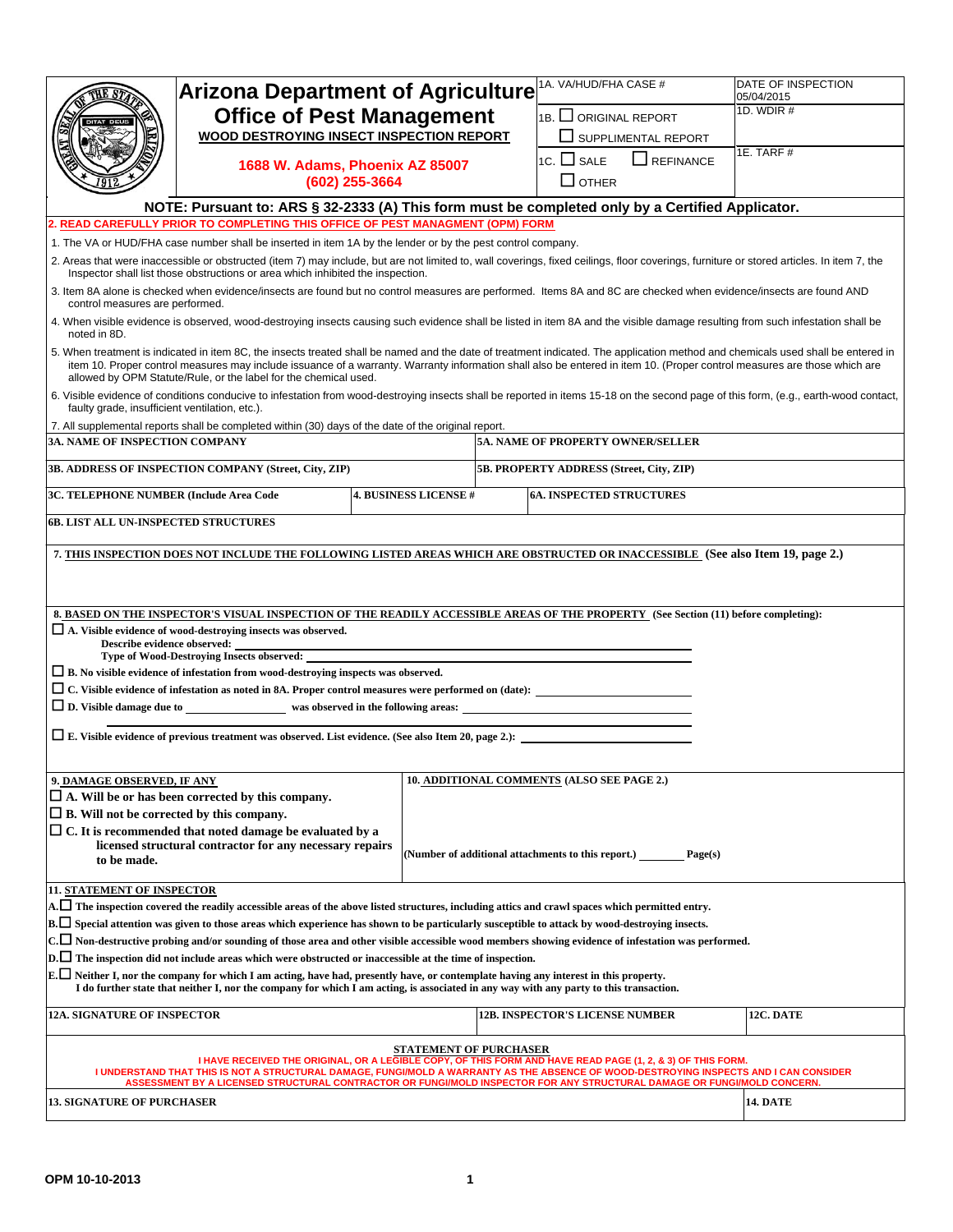| <b>PROPERTY NAME/ADDRESS</b>                                                                                                                                                                                                                                                                                                                                                                                                                                                                                                                                                                                                                                                                                                      |                               | <b>DATE OF INSPECTION</b> |
|-----------------------------------------------------------------------------------------------------------------------------------------------------------------------------------------------------------------------------------------------------------------------------------------------------------------------------------------------------------------------------------------------------------------------------------------------------------------------------------------------------------------------------------------------------------------------------------------------------------------------------------------------------------------------------------------------------------------------------------|-------------------------------|---------------------------|
| $\Box$ Vacent<br>$\Box$ Occupied<br>AT THETIME OF THE INSPECTION THE PROPERTY WAS:                                                                                                                                                                                                                                                                                                                                                                                                                                                                                                                                                                                                                                                | $\Box$ Unfurnished            | $\Box$ Furnished          |
| <b>CONDITIONS CONDUCIVE TO INFESTATION</b>                                                                                                                                                                                                                                                                                                                                                                                                                                                                                                                                                                                                                                                                                        |                               |                           |
| $\square$ YES<br>$\square$ NO<br>15. WOOD TO EARTH CONTACT (EC)<br>(If YES, check mark and explain conditions conducive)                                                                                                                                                                                                                                                                                                                                                                                                                                                                                                                                                                                                          |                               |                           |
| $\Box$ Fence Abutting Structure<br>$\Box$ Pier Posts<br>$\Box$ Plants/Trees Contacting Structure<br>□ Concrete Form Boards<br>$\Box$ Porch Stairs<br>$\Box$ Other<br>$\Box$ Porch Post<br>$\Box$ Trellis<br><b>Comments:</b>                                                                                                                                                                                                                                                                                                                                                                                                                                                                                                      |                               |                           |
| $\square$ YES<br>$\square$ NO<br>(If YES, check mark and explain conditions conducive)<br><b>16. EXCESSIVE CELLULOSE DEBRIS (CD)</b><br><b>Comments:</b>                                                                                                                                                                                                                                                                                                                                                                                                                                                                                                                                                                          |                               |                           |
| $\square$ YES<br>$\square$ NO<br>17. FAULTY GRADES (FG)<br>(If YES, check mark and explain conditions conducive)<br>$\Box$ Evidence of surface water draining toward house<br>$\Box$ Stucco at or below grade<br>$\Box$ Floor level or planters at or below grade<br>$\Box$ Joists in crawl space less than 18" above grade<br>$\Box$ Wood siding below grade<br>$\Box$ Other<br><b>Comments:</b>                                                                                                                                                                                                                                                                                                                                 |                               |                           |
| $\square$ NO<br>$\square$ YES<br>18. EXCESSIVE MOISTURE (ECM)<br>(If YES, check mark and explain)<br>$\Box$ Standing Water<br>□ Bath/Shower/Toilet Leaking<br>$\Box$ Water Damage<br>$\Box$ Sprinklers Hitting Structure<br>$\Box$ Plumbing Leaks<br>$\square$ Water Stain<br>$\Box$ Other<br>□ Crawl Space / Water Leaking<br>$\Box$ Attic/Roof Leak<br>□ Improper Condensate Drainage<br><b>Comments:</b>                                                                                                                                                                                                                                                                                                                       | $\Box$ Inadequate Ventilation |                           |
| $\square$ YES<br>$\square$ NO<br>19. INACCESSIBLE AREAS (IA)<br>(If YES, check mark and explain)<br>$\Box$ Attic - All<br>$\Box$ Floors<br>$\Box$ Sub/Crawl Space Area -- Clearance<br>$\Box$ Attic - Joists<br>$\Box$ Wall Interiors<br>□ Sub Area/Crawl Space No Access<br>$\Box$ Attic - Partial<br>□ Areas Obstructed By Furniture Or Stored Articles<br>□ Enclosed Stairwell<br>$\Box$ Plumbing Traps<br>$\Box$ Dropped Ceilings<br><b>Comments:</b>                                                                                                                                                                                                                                                                         |                               |                           |
| <b>20. EVIDENCE OF PREVIOUS TREATMENT</b><br>□ BY ANOTHER COMPANY: While evidence of previous treatment does exist, it is impossible for the inspecting company to ascertain if such treament was<br>properly performed. Further investigation is left to the Buyer's discretion to determine if such treatment was done properly and if a valid warranty exists<br>against the target pest of such treatment.<br>□ BY THE INSPECTING COMPANY: Previous treament is recorded for this property. At the Buyer's discretion, treatment records can be viewed at the<br>inspecting company's local office with the property owner's permission.<br>Warranty Expiration Date: ______________ Other: _________________________________ |                               |                           |
| <b>Pest Control Inspector's Additional Comments</b>                                                                                                                                                                                                                                                                                                                                                                                                                                                                                                                                                                                                                                                                               |                               |                           |